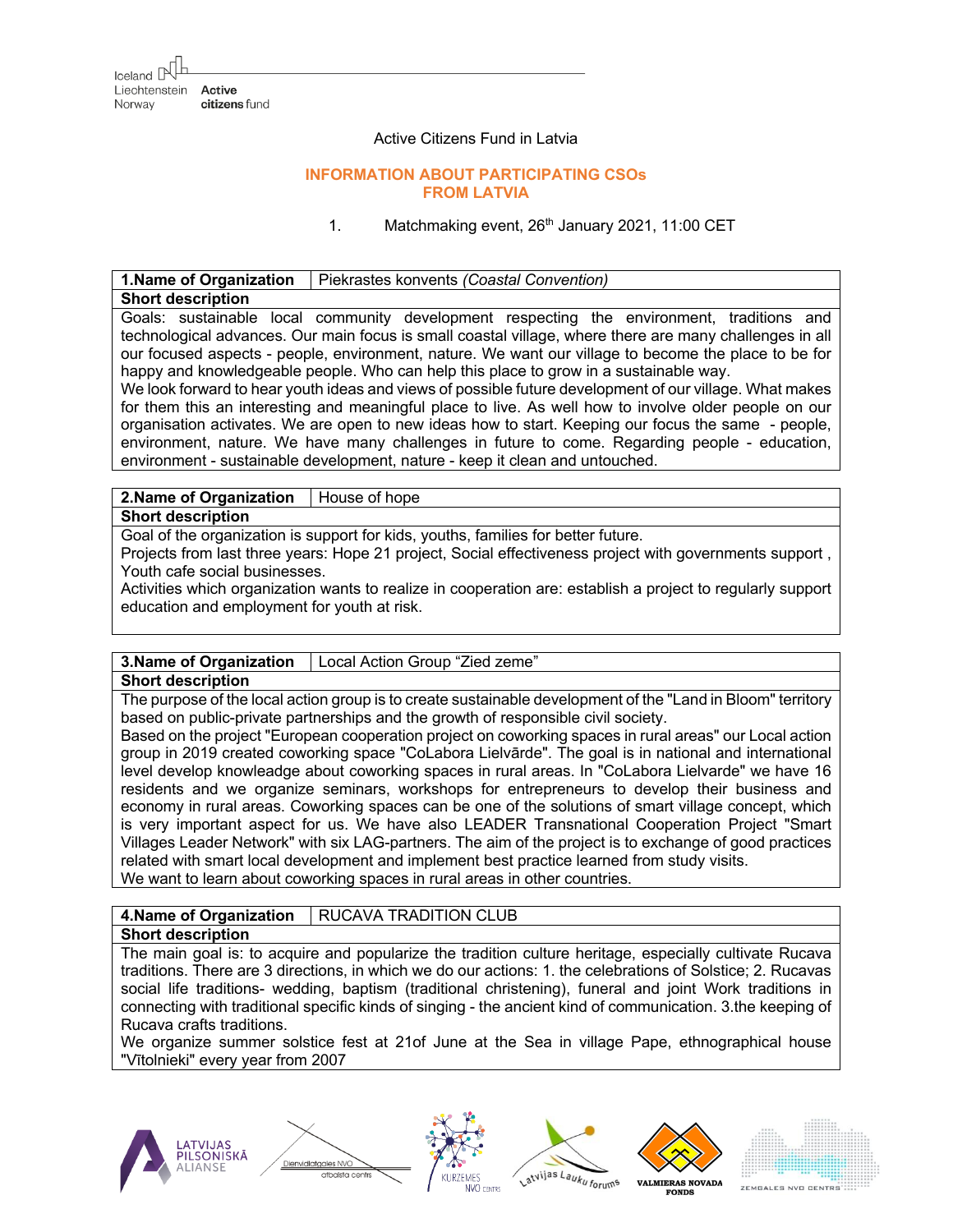Liechtenstein Active Norway citizens fund

We organize a summer camp ( which longs 1 -2 weeks) - "Zvanītāji" summer school"" from 2002 year, in which interesents acquire a basic of different crafts, playing on different music instruments - traditional kokle, pipe and others, learn singing and dancing

For interesents and tourist We have tradition culture programmes, in which we give information about rich culture heritage of Rucava, and is impossible eating and testing of Rucava tradition meals. And is impossible masterclasses of preparing Rucava white butter and tasting of Rucava white butter. These are the charge (payment) services of our CSO.

**5.Name of Organization** Vides aizsardzības klubs (*Environmental protection club)*

## **Short description**

Goals: provide information to the public on nature protection, climate issues, environmental protection and clean-up. Implemented projects during the last three years: establishment of the Green Awakening Museum, public information events, involvement in Latvian state policy-making processes. Through partnership project would like to develop cooperation and informative events.

# **6.Name of Organization** | Kopā varam! (*We can do it togather!*)

# **Short description**

Goals: 1.To develop, submit and implement various and with education, social field, volunteer work, culture, CSO sector, art and sport related project applications for project and grant applications for contests and procurements in state, municipality, private, European Union and other institutions of Latvia and foreign countries.

2.To manage collaboration with other non-governmental organizations related to education, social field, volunteer work, culture, art and sport and collaboration with other state, municipality and private institutions.

3.To promote citizens` participation and collaboration in social processes, to improve the quality of life and to strengthen democracy and sustainable development of civil society in Latvia by supporting activities of civil society, ensuring the involvement of wide range of society in solving important questions, thus, providing quality and appropriate society interest decision making and providing service.

Expectations from partnership: 1. To share examples of the best practice in field of work with children and young people with different disabilities.

2. To create program and guidelines to educate volunteers to work with this target audience.

|         | 7. Name of Organization   Association "Livonian Union - Livod it" |
|---------|-------------------------------------------------------------------|
| Country | Latvia                                                            |

## **Short description**

The board of the association coordinates its activities in its 4 regional branches - Riga, Mazirbe, Kolka and Ventspils in order to implement activities essential for the Livonian community in Latvia. Being the indigenous nation in Latvia, Livonians and their organizations are visible and notable in economic, social and cultural processes, esepecially in the teritory known as the Livonian Coast - 12 villages in North Kurzeme of Latvia. This is achieved by cooperation with both state and local municipality institutions, as well as in partnership with local businesses and related NGOs. It has been proven that the Livonian traditional culture can serve as a beneficial asset in raising people's activity. Having a goal - to preserve and develop the Livonian culture tradition, the activities of the Livonian Union are closely linked with the current activities in all branches of the Livonian community - businesses, education and social life. Currently, the goals of the Livonian Union are to raise its capacity so that it can face the growing challenges related to ageing of its members. Also, to develop a range of activities to attract new members , volunteers, supporters and cooperation partners who join their efforts to discover the values of the Livonian cultural traditions and integrate them into the modern life activities.

Through cooperation project would like to:

Dienvidlatgales NVO

To hold a programme of lectures, seminars, workshops or field trips to raise initiative and motivate the members of the organization to get involved into regular and long-term activities of the Livonian Union; to enable the organization to find ways and possibilities to achieve certain financial stability; to improve the communication skills within the organization and with outside it.









**FONDS** 



ZEMGALES NVD CENTRS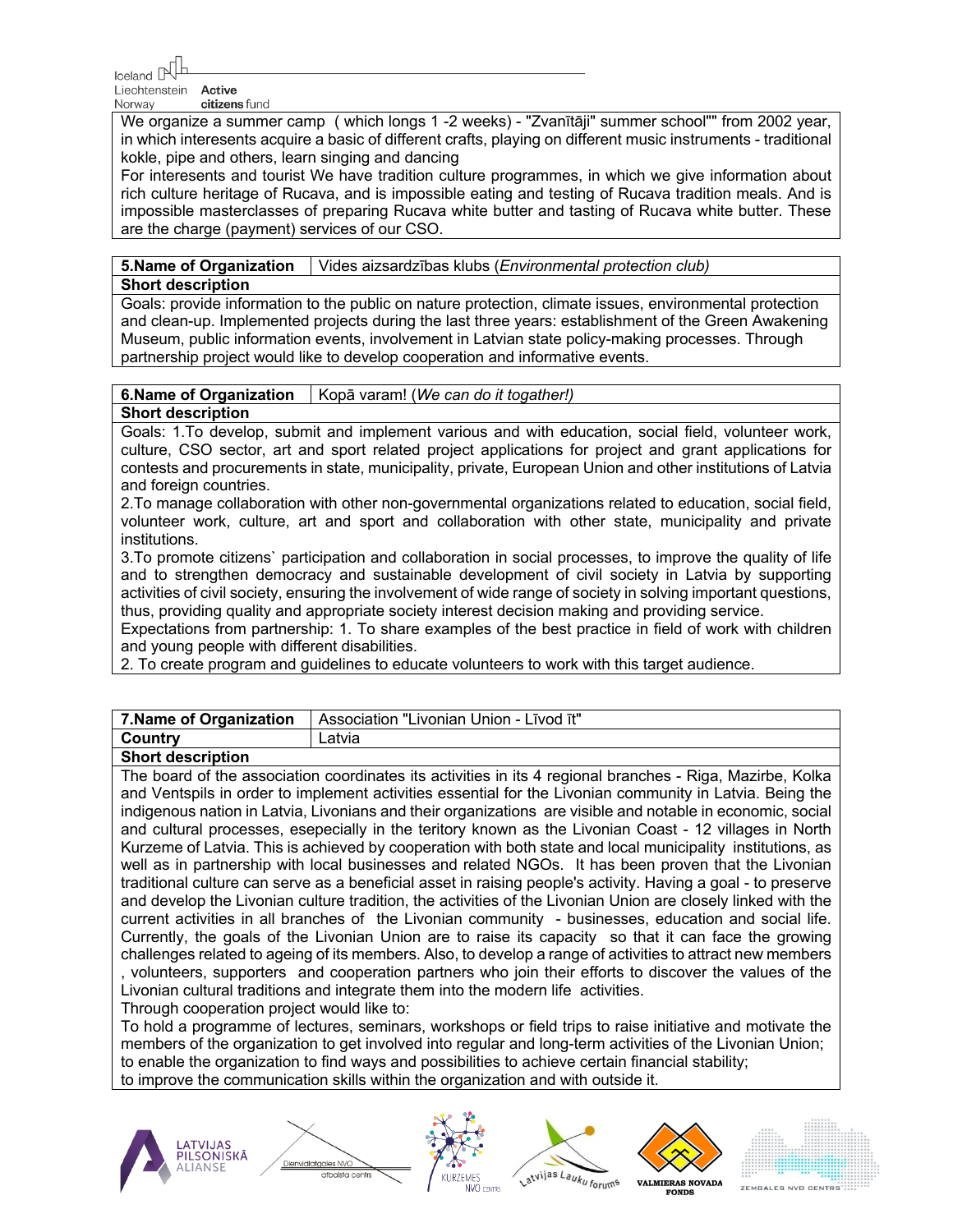$I$ celand  $\mathbb{R}$ 

Liechtenstein **Active** Norway citizens fund

**8.Name of Organization** | Development foundation "Rise!" **Short description**

The aim of our organization is to help people in bad social conditions, disadvantaged, crisis situations, change status and integrate them back to society, regain self-esteem and return to the labour market. Our activities: Organizing all together more than 30 training courses in Latvian prisons and integration

centres - basic skills for work with computer, social network, business etiquette, job interview; Providing individual consultations - making e-mail, writing CV, job application email, letter of motivation; Hand over material help - fundraising, deliver food packages, gifts, give mobile phone, sim card with credit, buying public transport license, paying for first month rent;

Providing legal help - payment for dentist, small penalties, personal document, driving licence, educational document recovery; Juridical consultation, writing an application, assisting in official meetings if needed.

We would like to exchange experience and develop knowledge in work with social group from poverty, people from prisons, orphanage houses, homeless people. Participation in trainings, organize cooperation partner conference, see examples of social work;

# **9.Name of Organization** | Health Institute

## **Short description**

The core of the Strategy for the Health Institute - 3 key tools: 1.Mission - Investment for Development - Public Health and Environmental Health Development. 2.Values - Development . Professionalism. Intelligence. 3.Vision - Health Institute develops as innovative investor for Public Health and Environmental Health.

Activities implemented during last three u=years : 1) Create http://www.alnet.lv/; 2)Merged 3 NGOs: Health Institute, Baltic Alliance for Innovation, Baltic Foundation for Innovation; 3) Create Linux Center ( http://linux.mozello.lv/).

Activities for cooperation project : 1. Education (engineering and medicine); 2. Science (social sciences and humanities); 3. Open technologies

## **10. Name of Organization** | NGO "AfterEffect"

### **Short description**

Goals: environment protection, education about zero waste and waste using second time, educational activities for children and youngsters, environment as value for life quality, development of small regions and people who live there.

The NGO is quite new and at the moment we are realizing 4 European Solidarity Corps projects - Europeans Volunteering service with youngsters from another countries. The volunteers organizing activities for children in kindergartens about environment, educate them about different cultures and countries.

At the moment we would like to establish partnerships for next cooperation. We would like to gain more information and experience in the field of NGO's who work in the field with people and environment. What the NGO can do to achieve our aims.

# **11. Name of Organization** | NGO "Equestrian sports club "Demora""

Dienvidlatgales NVO

## **Short description**

Goals: to educate people, especially children and youth, about active lifestyle conected with horses. Introduce people with various activities with horses. Make network with other equestrian clubs in Latvia and other Baltic countries, find new partners to share information.

e have done various projects for youth from different social groups (handicapped, orphans ect) to invite to train with horses, so helping them to see different possibilities in life. We have participated in many National and International horse competitions in Latvia and Lithuania with good results from our NGOs members and their horses.

Have done projects to improve children and youngster trainings (new equipment for riding for horses,ect.) and horse wellbeeing infrastructure(training field, obsticles,ect.)

Thanks to various projects and trainings and possitive life events,three of our NGOs members have chosen to stundy Vetenerian medicine and create their life in rural region while working with animals.









**VALMIERAS NOVADA FONDS** 

ZEMGALES NVD CENTRS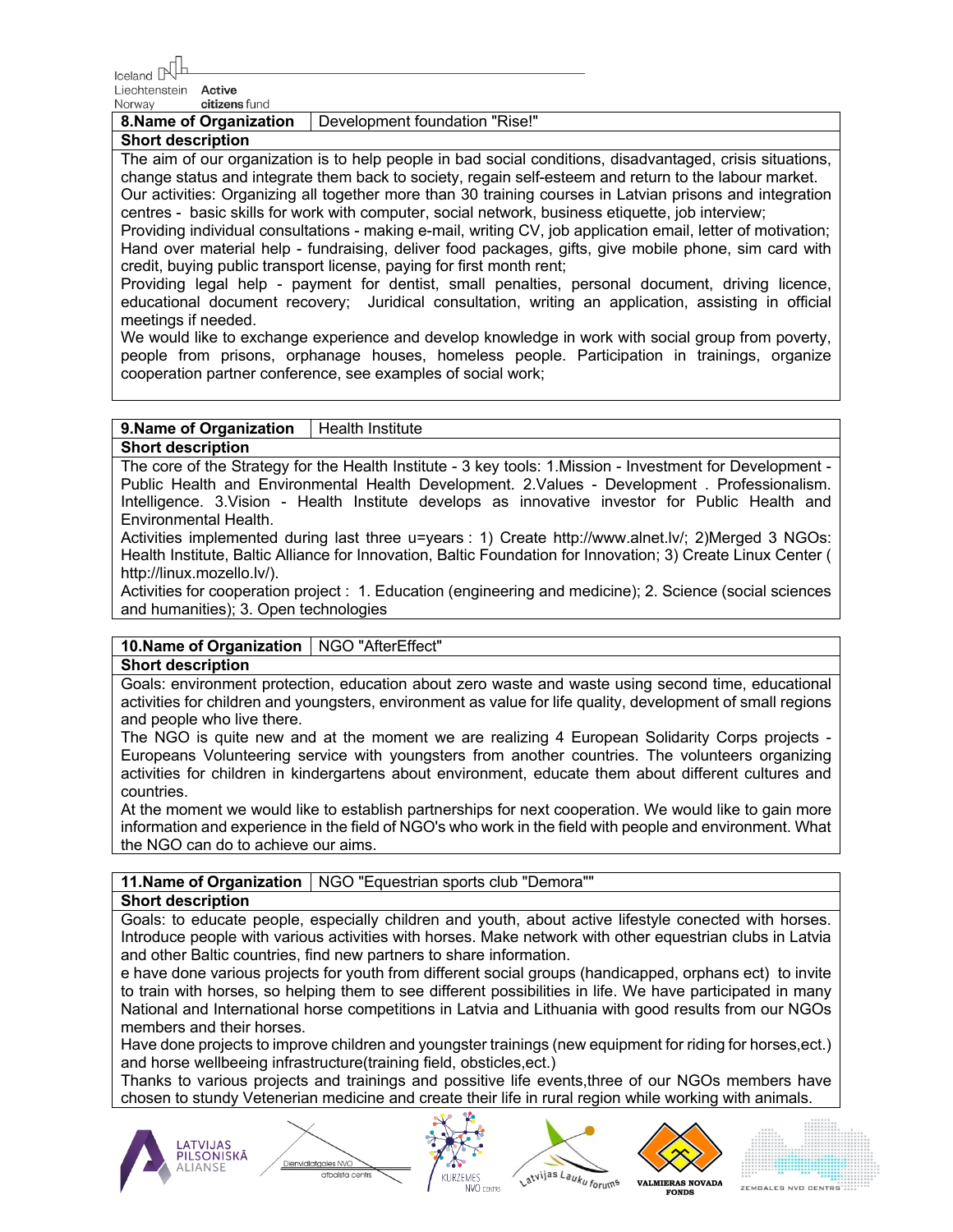Liechtenstein **Active** Norway citizens fund

Goals for cooperation: Meet with similar NGOs or organizations that work with children and youth, gain new experience and learn new ways how to invite or introduce people with horses. Make 5 year and 10 year realistic NGO goals and improve its work.

# 12. Name of Organization | LiveIntegro union

## **Short description**

Since 2015,we have been active in the fields of charity and sports support.We mainly deal with the involvement of children and young people with disabilities in various activities: sports, art, culture, educational and art activities,as well as vocational guidance and the involvement of young people with special needs in voluntary work.Our projects: Development of adapted sports activity and support for para-sports, educational and entertainment program "Kaleidoscope",work and volunteer work.

Activities for children and youth with disabilities:1.Support of para-sport training process.2.Wheelchair tennis master class in Riga and Vilnius. 3.Sport and rehab.camps in State rehab.center Vaivari, where children have rehab.and para-sport program and many other interesting activities.4.The 5-day para-sport camp in Riga for children and young people with various diagnoses. Young athletes had the opportunity to try different para sports-tennis, basketball, athletics, dance and others, yoga and dance classes.5.In 2020-Voluntary work project in the sports-rehab.camp: 4 young people with disabilities worked as volunteers, performed various functions within theirs abilities.6.Charity events-festivals "Holiday kaleidoscope" in rehab.centers -Halloween,Christmas, Ester,Valentine's day etc.Each of these events was in its own style-with gifts, entertainment, photo sessions etc. 7. Online project for children with disabilities(quarantine time).The course consists of breathing techniques,interactive games,psychologist lessons,anatomy lectures,nutritionist consultations and more.It helped children to endure the quarantine regime,not to lose their joy of life and to acquire physical shape,to socialize,to maintain team cohesion and sports motivation.For this project the author received Award for Human Growth Award for outstanding contribution to the future of Latvia.For all this work our association received Latvian award "The volunteer 2020"

We are looking for partners to exchange experience and strengthen cooperation in the field of physical development and education of children and youth with musculoskeletal disorders. We provide opportunities for children to develop through sports, arts, non-formal education, to provide them with equal opportunities for healthy children, for their socialization and finding employment opportunities. Specific activities - working visits to exchange experience, mastering new methods and techniques, master classes, training, voluntary work, and work.

## **13. Name of Organization** | Vides iniciatīvu centrs

### **Short description**

The Art and Technology Centre fosters the enjoyment, understanding, and

development of the arts, creative industries and innovations in Latvia and EU. We seek to develop a vibrant arts and smart community, foster artistic excellence, and bring people together for powerful shared experiences that inspire a creative exchange of ideas for innovations.

The Art and Technology Center uniting the artists, photographers, designers, craftsmen and digital nomads. Last years it has been created a number of regional Workshops, Webinars, Exhibitions, training events and activities, i.e. International Webinar - Magic Triangle: Covenant of Mayors, COVID-19 and the European Green Deal "Kurzeme Regional Photography Award". We produced a number of Art Books, i.e. "Kuldiga in a White Dress", "Impressions of Kuldiga", etc. We created famous "Kuldiga Street Art festival". For the long-term future vision we wish to establish the "Art, Climate & Innovation House" to develop new ideas to make citizens more sustainable and active, more resource-efficient, turning environmental and health crisis challenges into opportunities.

Cooperation goals: Development of human resources of the organisation – training of staff, volunteers, members and other persons in digital skills, sustainability, digital media marketing, life-long learning, etc.

## **14.Name of Organization** Latvian Fund for Nature

Dienvidlatgales NVO

### **Short description**

The mission of the Latvian Fund for Nature (LFN) is to preserve biological diversity in Latvia. To achieve this, the LFN is engaged in practical activities to preserve the environment and to educate society about the importance of biological diversity.









**FONDS** 

**VALMIERAS NOVADA**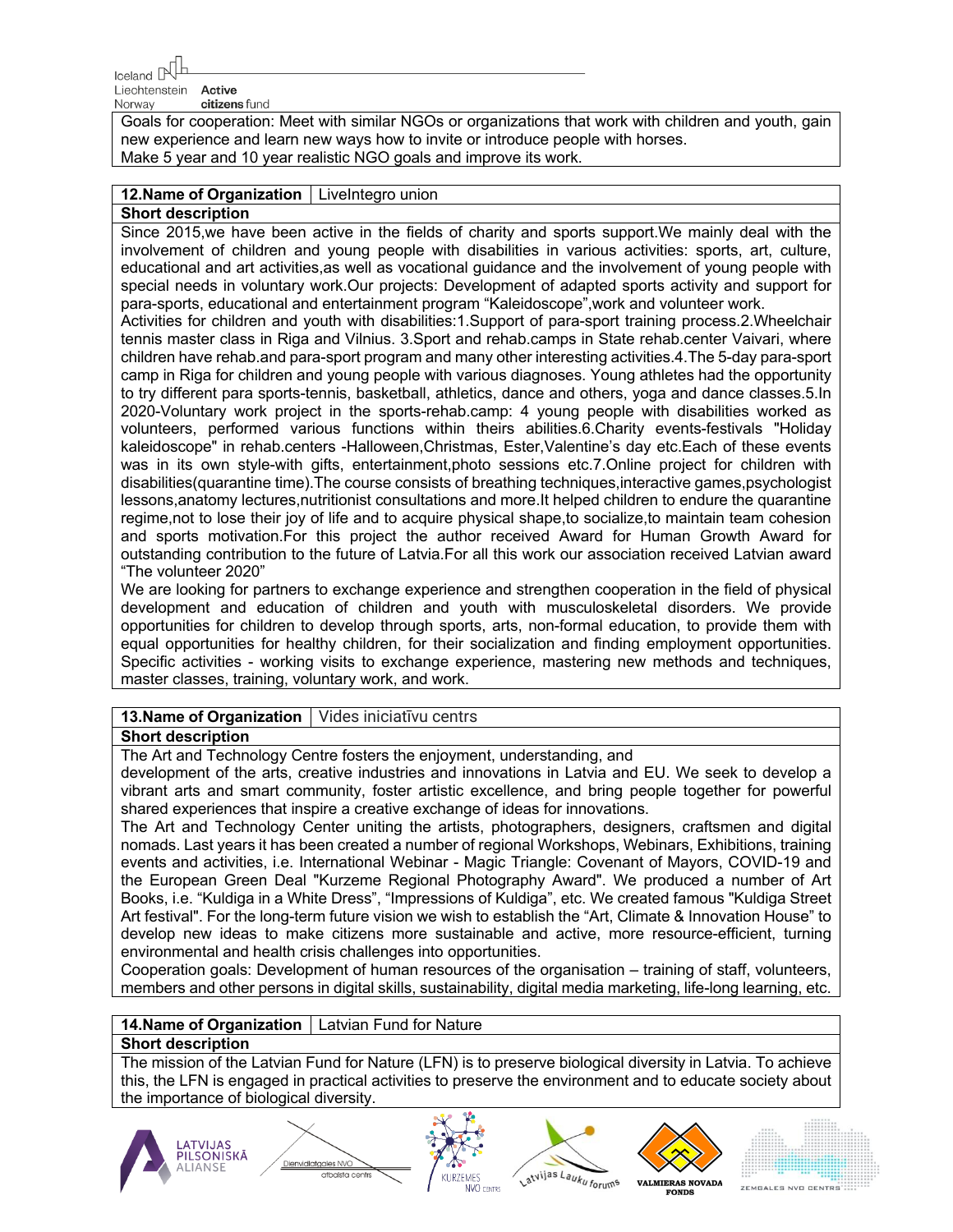$I$ <sub>celand</sub>

Liechtenstein Active citizens fund Norway

LFN is active in the field of environmental policy making, for instance struggling against initiatives that would allow cutting younger forests in Latvia.

LFN is constantly running several information campaigns and initiatives (climate, nature conservation, webcams in nature) as well as carries out citizen science projects.

In the field of biodiversity LFN is carrying out several projects that practically improve situation. For example, during the period of 4 last years we have established around 400 new micro-reserves around the nests of specially protected bird species.

## **15. Name of Organization** | Vides iniciatīvu centrs

**Short description**

Goals:

1. Coordination of environmental education, information, initiatives and public processes in Vidusdaugava region of Latvia.

2. Raising environmental awareness and environmental awareness in Vidusdaugava region.

3. Establishing and maintaining a network of environmental organisations in region.

4. Promoting comprehensive and sustainable environmental development by coordinating and supporting activities at local level and by encouraging effective and coordinated activities at national and European level.

5. Encourage the development and strengthening of charitable habits in the local community.

Activities implemented during last three years : 2020. summer NGO fund project ""Take part in the preservation of the environment – don't burn waste but sort!"". Project included lot of activities:

1. Research studies about waste burning and summary in one informative material.

2. Campaign short video - "Sort waste, don`t burn!" - showed in local media, Facebook, Instagram.

3. Informative campaign in local media - radio, TV, newspaper interviews about this topic.

4. Active Orientation event.

2021. they will realize NGO fund project "Change attitudes: step by step towards zero waste".

Activities for cooperation project : Exchange ideas and experiences how to strength environment organisation. Exchange ideas and experiences how rise recognition and popularity of organisation in local and regional level.

**16.Name of Organization** | NGO Aizkraukle District Partnership

# **Short description**

# Goals:

1. Promote sustainable and balanced development of Aizkraukle District Partnership territory;

2. Promote the formation of civil society in the territory of Aizkraukle District Partnership;

3. Using the principles of public participation to ensure long-term rural development and ensure its implementation;

4. Coordinate and attract financial, material, intellectual and other resources to achieve the goal of NGO;

5. Develop cooperation with foreign non-governmental organizations, legal institutions of enterprises and other participants.

Activities implemented during last three years :

Dienvidlatgales NVC

1. As we are Local Action Group, we implement local development strategy in our territory (LEADER approach).

2. We have implemented international cooperation projects with other LAGs in Europe.

Activities for cooperation project: We would like to find partner, who could help us raise our capacity, e.g., monitoring and evaluation (M & E) plan, development strategy of NGO etc.









**FONDS** 

**VALMIERAS NOVADA** ZEMGALES NVD CENTR